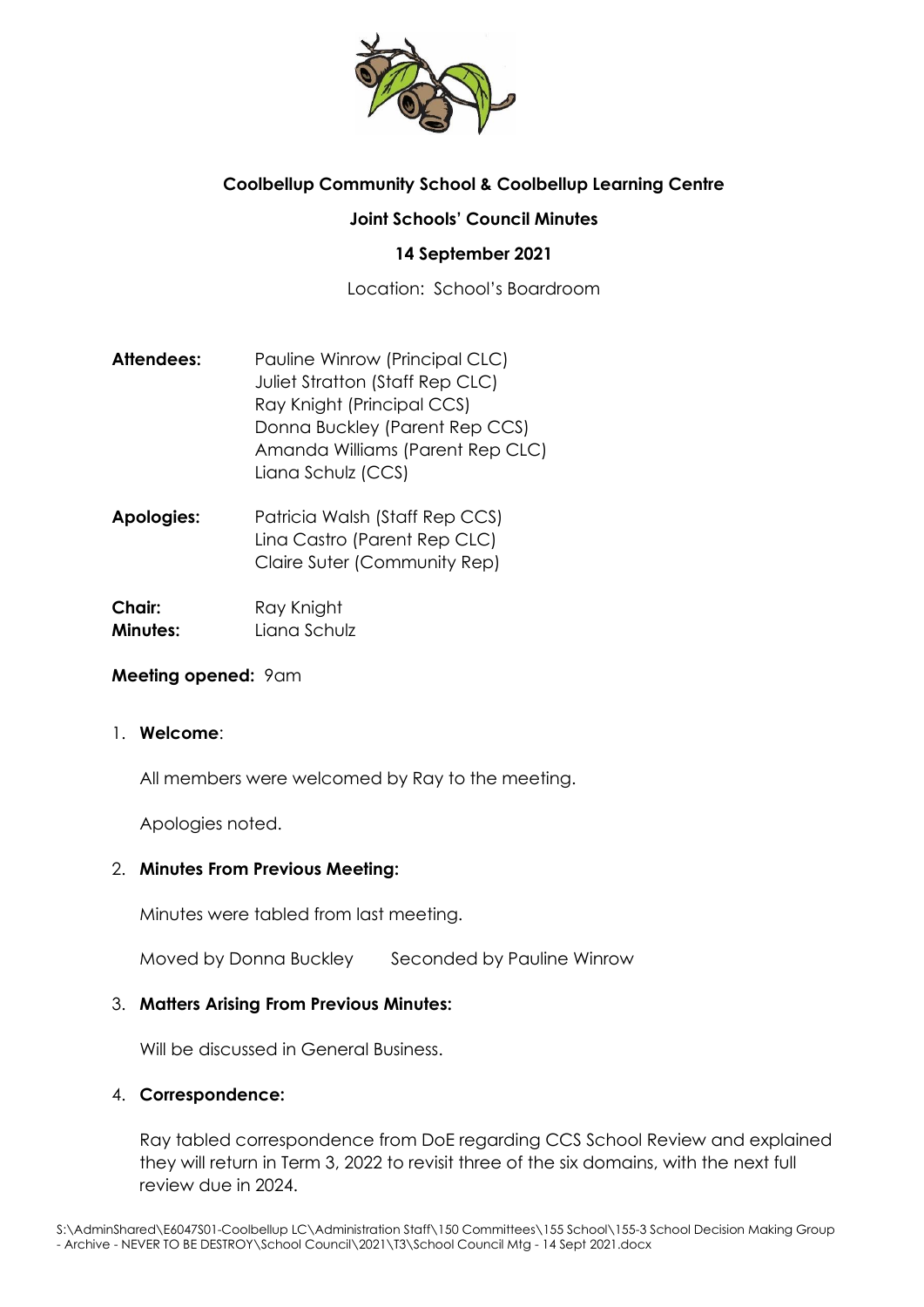### 5. **Principal's Report: CLC – Pauline Winrow**

Pauline tabled her report. Report provided update on:

- a. Excellent start to Term 3 with SDD and working on pedagogical framework and sensory planning.
- b. Advised Mrs Kathleen Batt won the Library Officer position, one teacher and one EA on worker's comp, moving forward with RTW programs.
- c. Sporting Schools Grant and Science grants approved.
- d. Advised of Professional Learning for Term 3 with mention of several webinars, ongoing training courses and inductions.
- e. Ongoing placements with respect to Cert 4 EA prac students, predominately from South Metro TAFE and ECU teachers for next term tbc.
- f. Future Leaders Framework
- g. Third Party Licence return of consents are an ongoing issue.
- h. Storage shed now completed.
- i. Issue regarding shortage of relief staff is ongoing with need to collapse classes. Trialling new staff.
- j. Survey by Parent/Carer now closed, low return rate of approximately 10%, generally 40 – 50%. Staff survey still open, 88% positive.
- k. Parent morning small turnout, successful event.

## 6. **Principal CCS – Ray Knight – School Review Discussion**

Ray tabled the CCS Public School Review document to members and discussed the process, preparation and what is submitted before a review takes place.

Discussion took place regarding Domain 1 – Relationships and partnerships, reading out points from the Commendations and Recommendations. Items of interest were use of everyday electronic communication with school community, circulation of school newsletter and looking towards school reports being available electronically. Survey to parents to be available Term 4. Need to promote the good things and celebrate our successes.

Discussion took place regarding Domain 2 – Learning Environment, reading out points from the Commendations and Recommendations. Items of interest were mention of improvement in Unexplained Absences from 60% down to 4%, the use of MGM Outreach (SMS), telephone calls, letters and home visits by the School Chaplain and AIEO to improve attendance rates. Behaviour Management addressed by PBS, ROAR values and matrix of expectations and use of Zones of Regulation. Introduction of Aboriginal Cultural Standards Framework, with relationships and partnerships one of CCS's strengths. The Recommendations require constant tweaking. EA's involved in Team Teach training and then an opportunity for all staff to participate. Development of RAP to better communicate with indigenous community.

Discussion took place regarding Domain 3 – Leadership, reading out points from the Commendations and Recommendations. Advised need to rewrite the School Plan, merging 3 plans into 1. Ray to attend the WA Future Leaders Framework PD in November.

Principal CLC & Principal CCS reports accepted by the Chair.